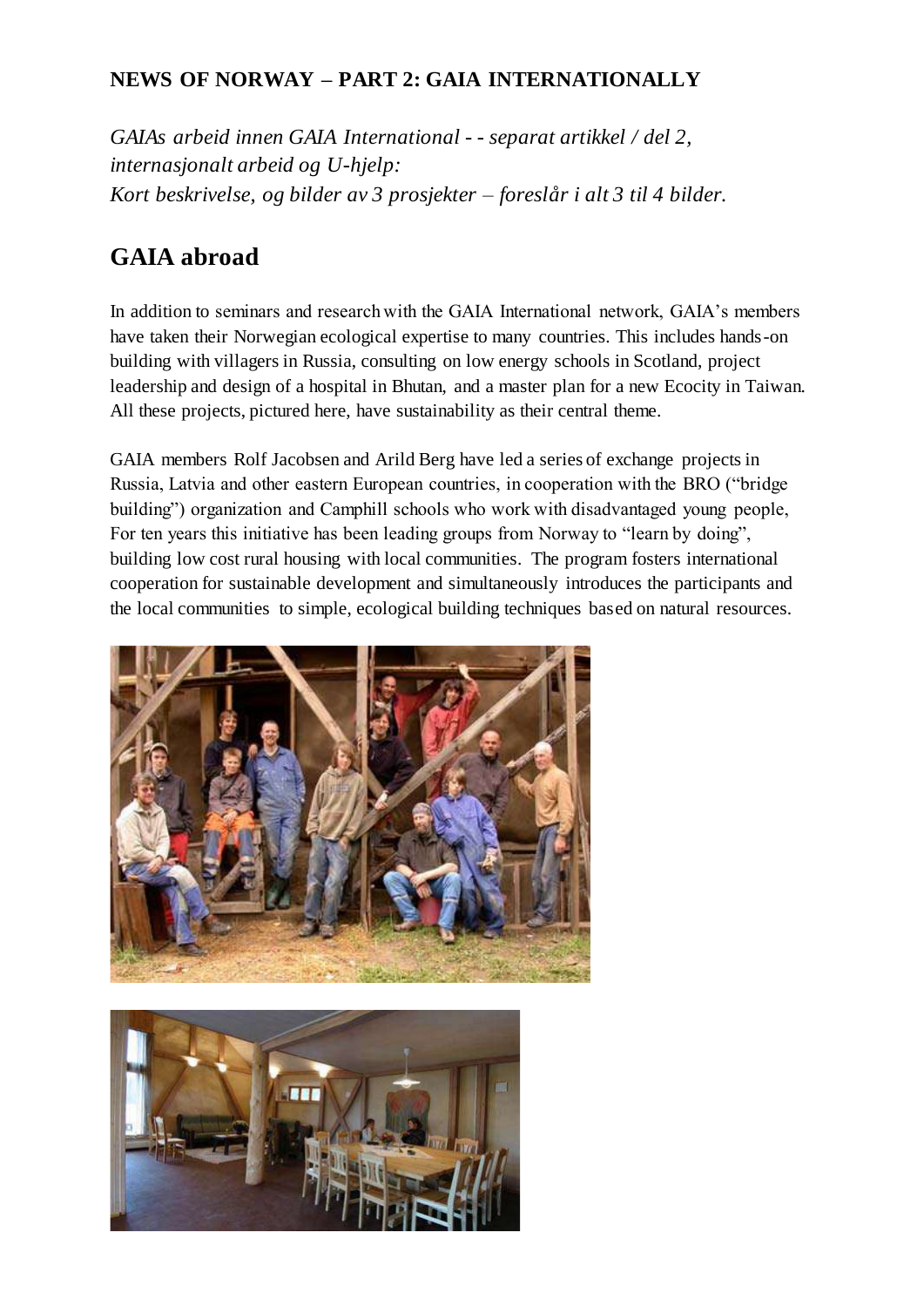



The **Punakha district hospital** in Bhutan, for which GAIA's Chris Butters was project coordinator and architect, has been commended as an example of culturally appropriate architecture, including nomination for Sweden's international Ralph Erskine Award. It has been extended several times, and used as a model for subsequent hospitals in Bhutan It was nevertheless built at a low cost, and – perhaps most challenging for projects in such countries – delivered on time. The hospital focuses on passive climatization and local materials, and above all on what Butters calls "cultural sustainability" – sensitive to the fine traditions and symbols of this little known Himalayan country whilst carefully introducing improved modern construction methods.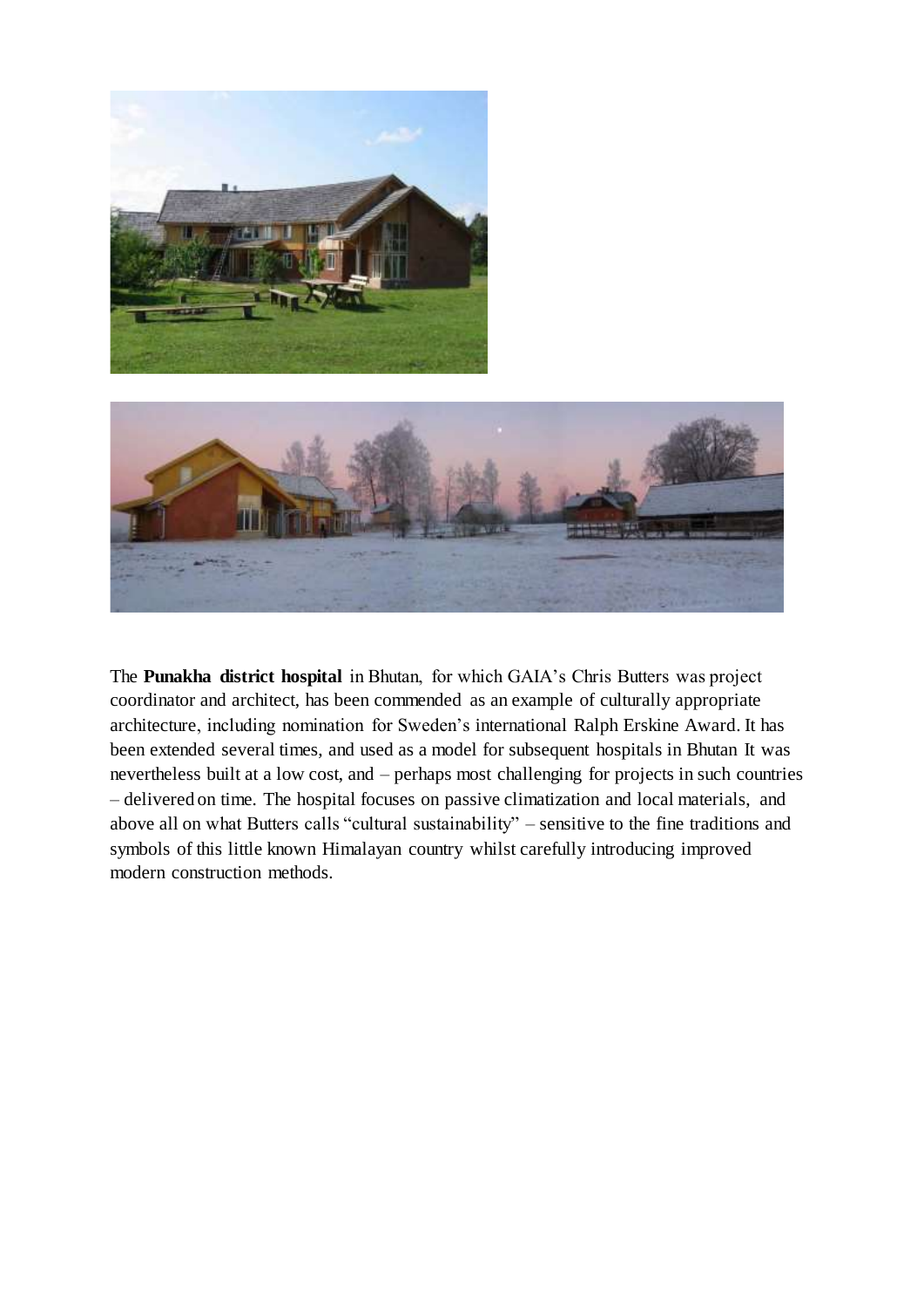



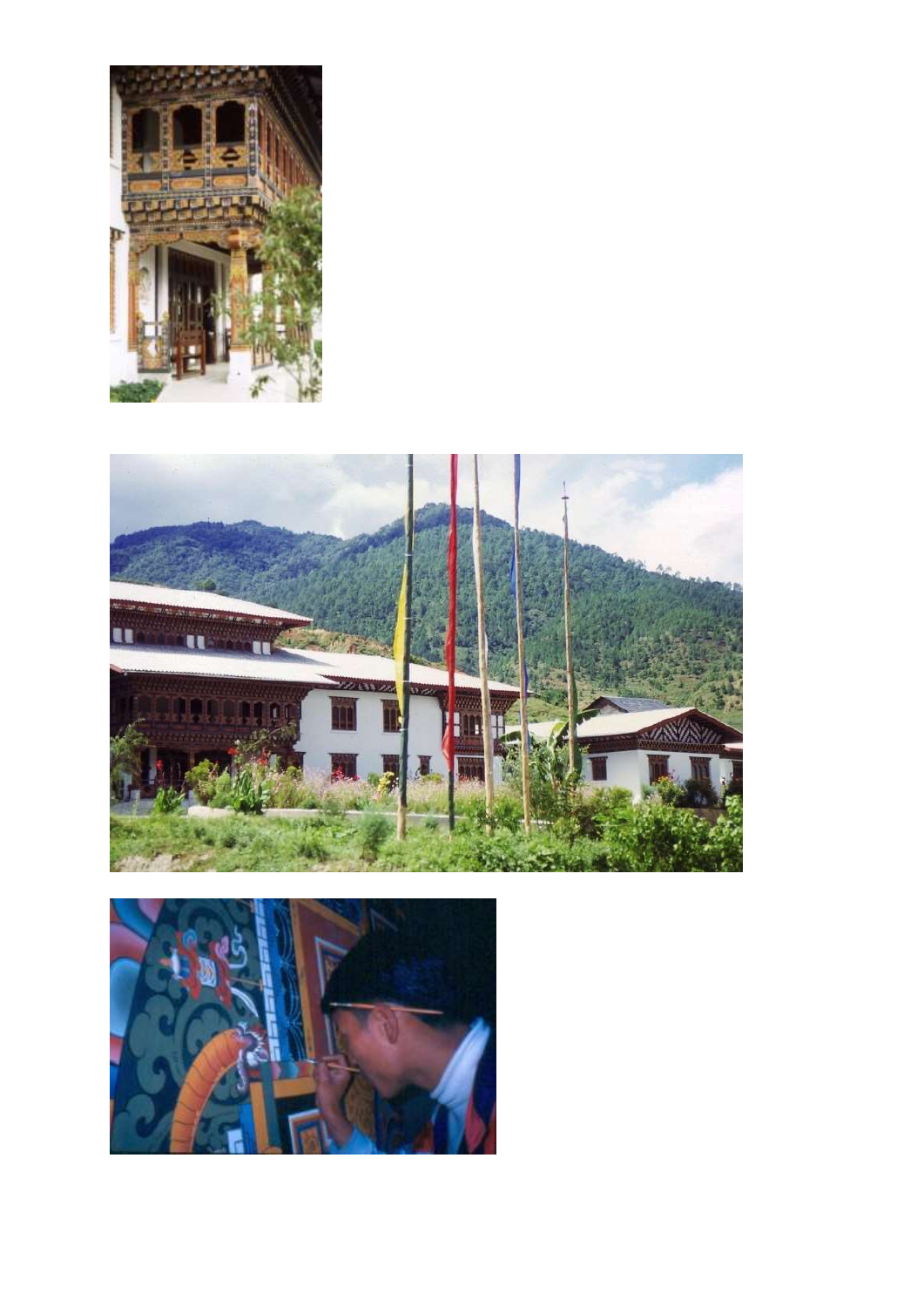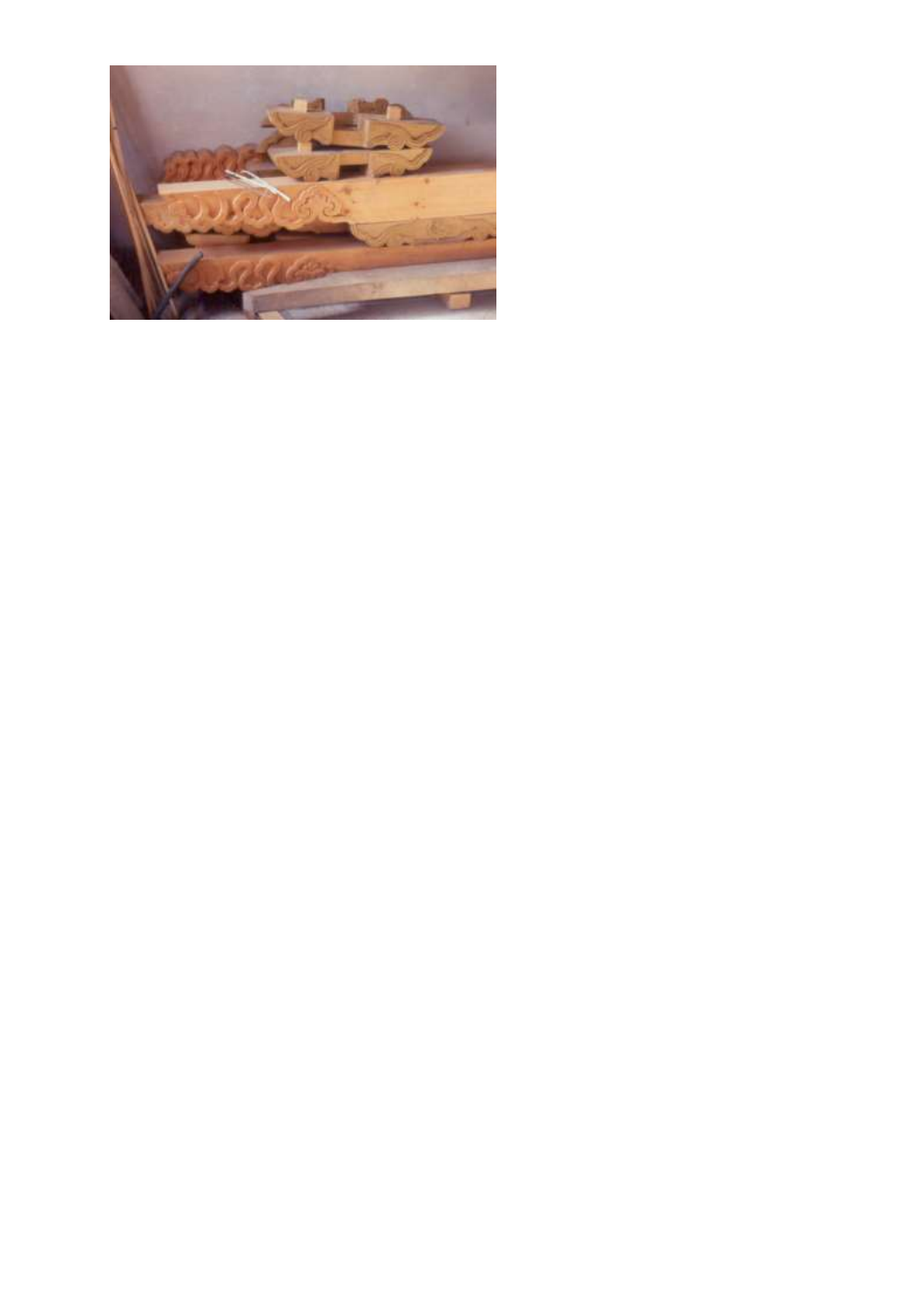The **Tainan Ecocity Master Plan** was prepared in collaboration with local partners by GAIA International members including Joachim Eble Architektur (Germany), Dr, Varis Bokalders (Sweden) and Chris Butters. It was perhaps the first concept for a sustainable city that is based on full integration of a city and the rural surroundings. This creates new, exciting synergy effects between town and country, in sectors including food production, renewable energy, biofuels, waste treatment and microclimate. It offers a future vision for genuine economic revalorization of the rural areas, often neglected by planners and where most of the poorest people still live.